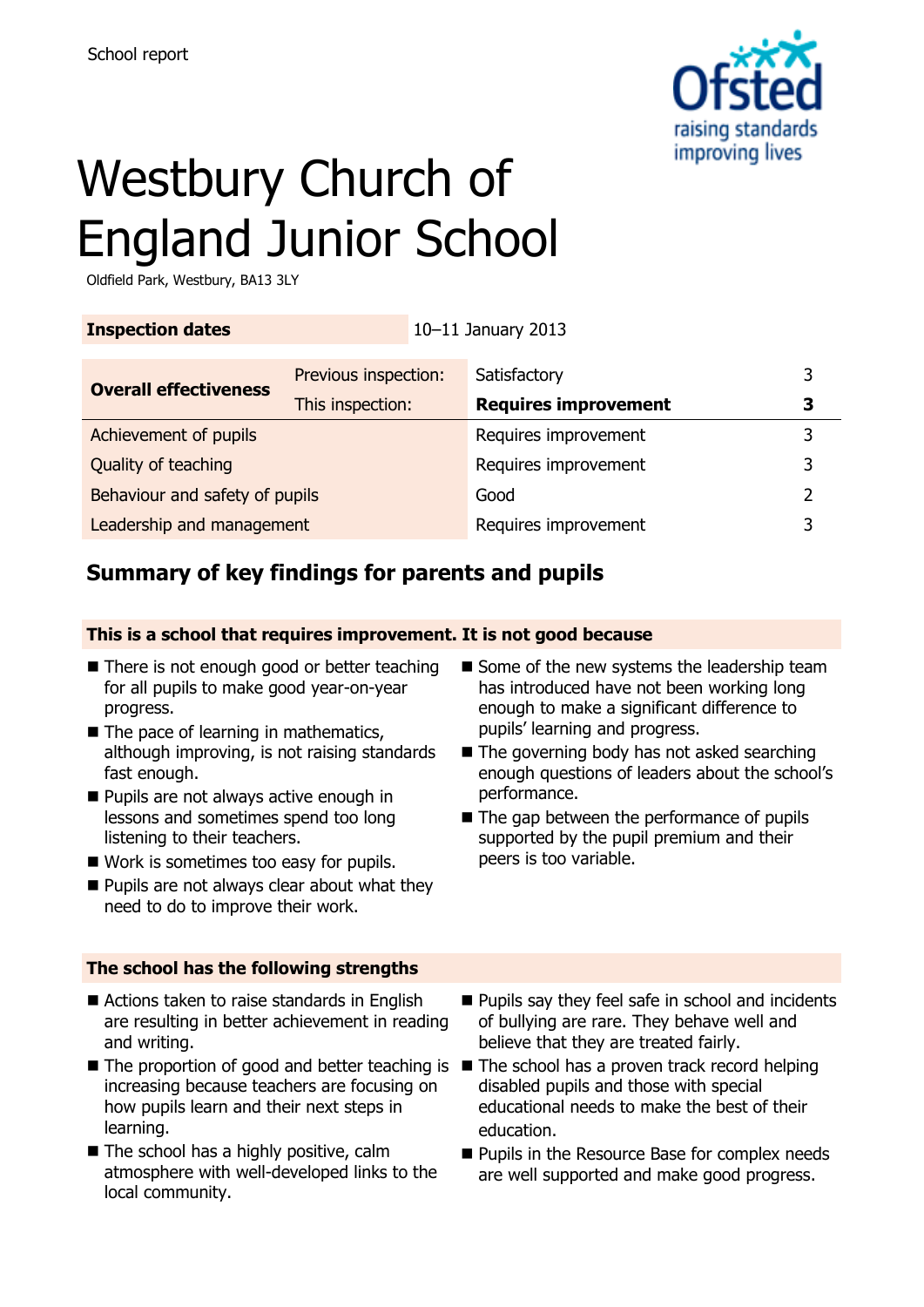## **Information about this inspection**

- Inspectors observed teaching and learning in 18 lessons involving 12 teachers.
- Inspectors held discussions with school leaders, staff, representatives of the governing body and a representative of the local authority.
- Inspectors observed the school's work and reviewed documentation, including improvement plans, the systems for tracking pupils' progress, the arrangements for safeguarding pupils and samples of pupils' work. They heard groups of pupils read and spoke with others about behaviour and safety arrangements at the school.
- **Inspectors took account of the 20 responses to the online questionnaire (Parent View) and the** views expressed by parents and carers who spoke with inspectors at the start of the school day.

### **Inspection team**

Michael Bartleman, Lead inspector **Additional inspector Claire Plumb Additional inspector**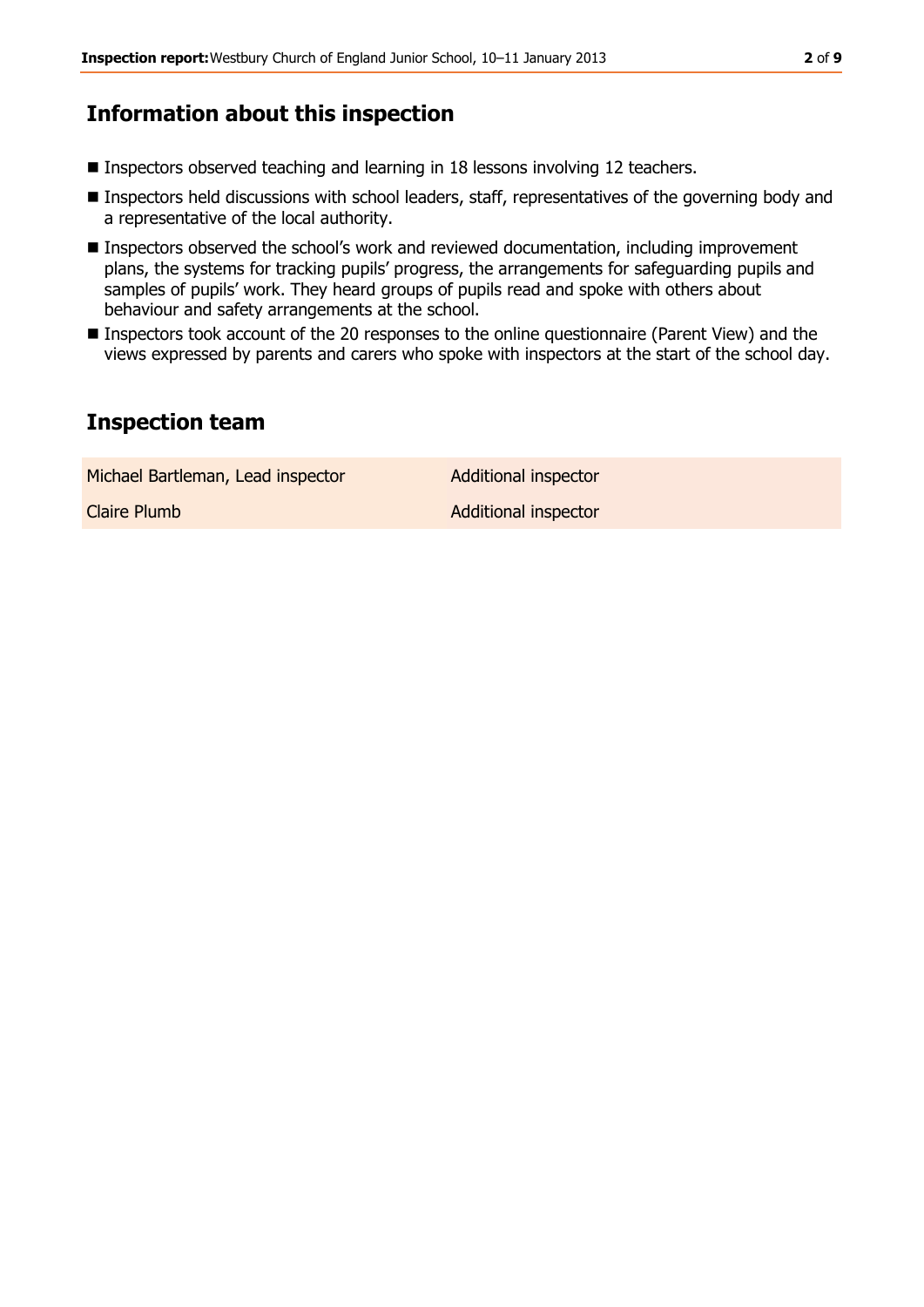# **Full report**

# **Information about this school**

- This is an average-sized junior school.
- The majority of pupils come from a White British background.
- The proportion of pupils who start at the school speaking English as an additional language is well below average.
- The proportion of pupils supported through school action is above average.
- The proportion of pupils supported at school action plus or with a statement of special educational needs is above average.
- The proportion of pupils eligible for the pupil premium (additional government funding in this school for pupils who are known to be eligible for free school meals or in local authority care) is above average.
- The school has a specially resourced provision for 12 pupils with complex needs known as the Resource Base.
- There is no off-site alternative provision for pupils.
- $\blacksquare$  The school meets the government's current floor standards, which set the minimum expectation for pupils' attainment and progress.

# **What does the school need to do to improve further?**

- Ensure all teaching is consistently good or better by:
	- $-$  sharing more widely the good or better practice that is already present in the school
	- teachers always setting work at the right level of difficulty for different groups of pupils
	- making sure pupils do not spend too long listening to teachers
	- giving pupils more opportunities to work independently of adult support
	- ensuring the marking policy is consistently applied so all pupils understand how to improve, and have time to respond to teachers' comments.
- **IMPROVE All pupils' progress and attainment in mathematics by:** 
	- consolidating pupils' basic and mental mathematical skills so they can attempt calculations with confidence
	- making sure that teachers plan activities that always stretch pupils to learn at a swifter pace
	- providing additional opportunities to use mathematics and problem solving in other subjects.
- Increase the effectiveness of leaders and managers by:
	- consolidating the strategies which underpin the current drive to accelerate pupils' progress, including pupils supported through pupil premium funding
	- developing the role of the governing body in holding leaders to account for the quality of teaching and pupils' progress.
- An external review of governance should be undertaken in order to assess how this aspect of leadership and governance may be improved.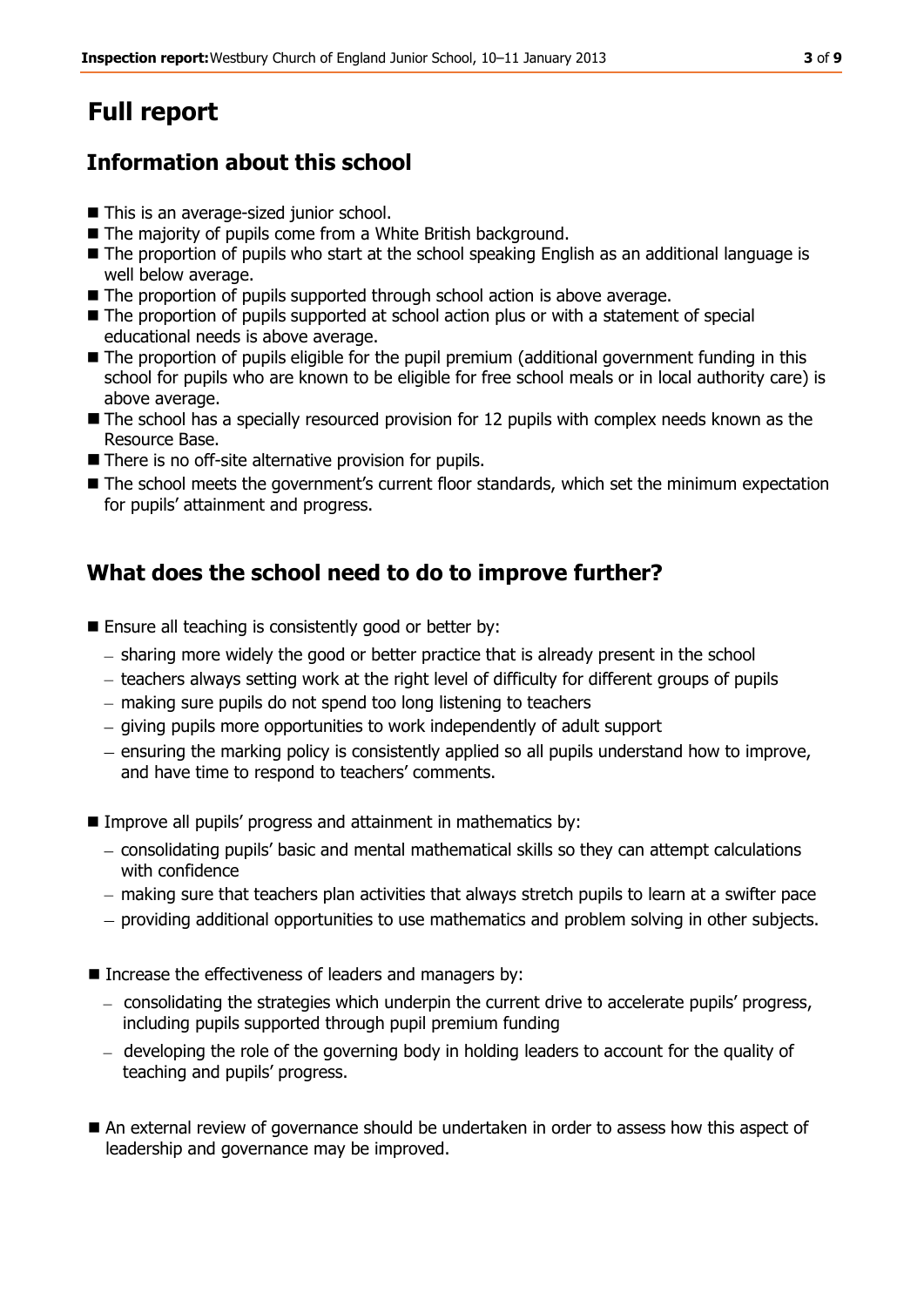# **Inspection judgements**

### **The achievement of pupils requires improvement**

- **Pupils' achievement in mathematics is not improving fast enough and requires improvement.** Many pupils lack confidence with basic mental and written calculations.
- **Pupils' skills when they join the school are below average. Until recently there has been a wide** variation in rates of progress of all pupils in English and mathematics which has resulted in low attainment by Year 6.
- Recently progress in English has improved considerably. This is because the school is now closely tracking pupils' progress and has a clear awareness of exactly where each pupil is in their learning.
- Accelerated progress in Year 6 last year enabled attainment to be at expected levels in English. However, there are still pockets of underachievement, particularly in Year 4 and Year 5 and in mathematics with pupils not being moved on fast enough.
- **Pupils' progress in writing is accelerating due to improved teaching, a faster pace of learning and** good opportunities to write at length in a range of subjects. The 'WOW' sessions (Write on Westbury) are well structured and supported so that all pupils can achieve well.
- Disabled pupils and those with special educational needs make good progress in reading, writing and mathematics and achieve better than their peers nationally. Teaching assistants are well deployed to give these pupils the help they need.
- **Pupils in the Resource Base make good progress from their starting points because they receive** help that is suited to their needs. They make good progress in their personal development and this assists them joining in with other pupils when they join mainstream classes daily.
- **Pupil premium funding is used to provide the Every Childs Counts programme and additional** teaching assistants. Pupils who are eligible for support are currently making similar progress to their peers and reaching similar standards. The gap in average points score (APS) between these pupils and other pupils is closing. However, last year the gap between the attainment of these pupils and others in the school decreased in mathematics but increased in English despite higher standards being attained.
- Most pupils enjoy reading and achieve well. By the end Year 6, their attainment in reading is broadly average.
- The vast majority of parents and carers who responded to Parent View or who were spoken to during the inspection believed that their children make good progress. Inspection evidence indicates that progress requires improvement.

### **The quality of teaching requires improvement**

- $\blacksquare$  Inconsistent teaching over time is the reason why pupils make expected rather than good progress. Teaching requires improvement because expectations have not been high enough and in some lessons teachers talk for too long leaving insufficient time for pupils to get on with their own work. Sometimes the work is too easy so that learning slows.
- The teaching of mathematics is weaker than in English. This has been identified by the school leaders so there is now a greater focus on basic skills and in raising the profile of mathematics through 'MINT' (maths is number 1 today) afternoons, displays and competitions.
- At present, there are not enough opportunities for pupils to develop and practise their mental or written calculation skills or to apply them, such as through solving problems in other subjects.
- An increasing number of lessons are good or outstanding, although not all teachers have had the opportunity to learn from the examples of very best practice in the school.
- In the good or outstanding lessons, teachers plan tasks that rapidly build on what the pupils are already able to do. All groups of pupils are fully engaged throughout and make rapid progress. Teachers use questioning well to find out what they know and use a wide range of lively and imaginative activities that capture pupils' interests and enable them to make good progress.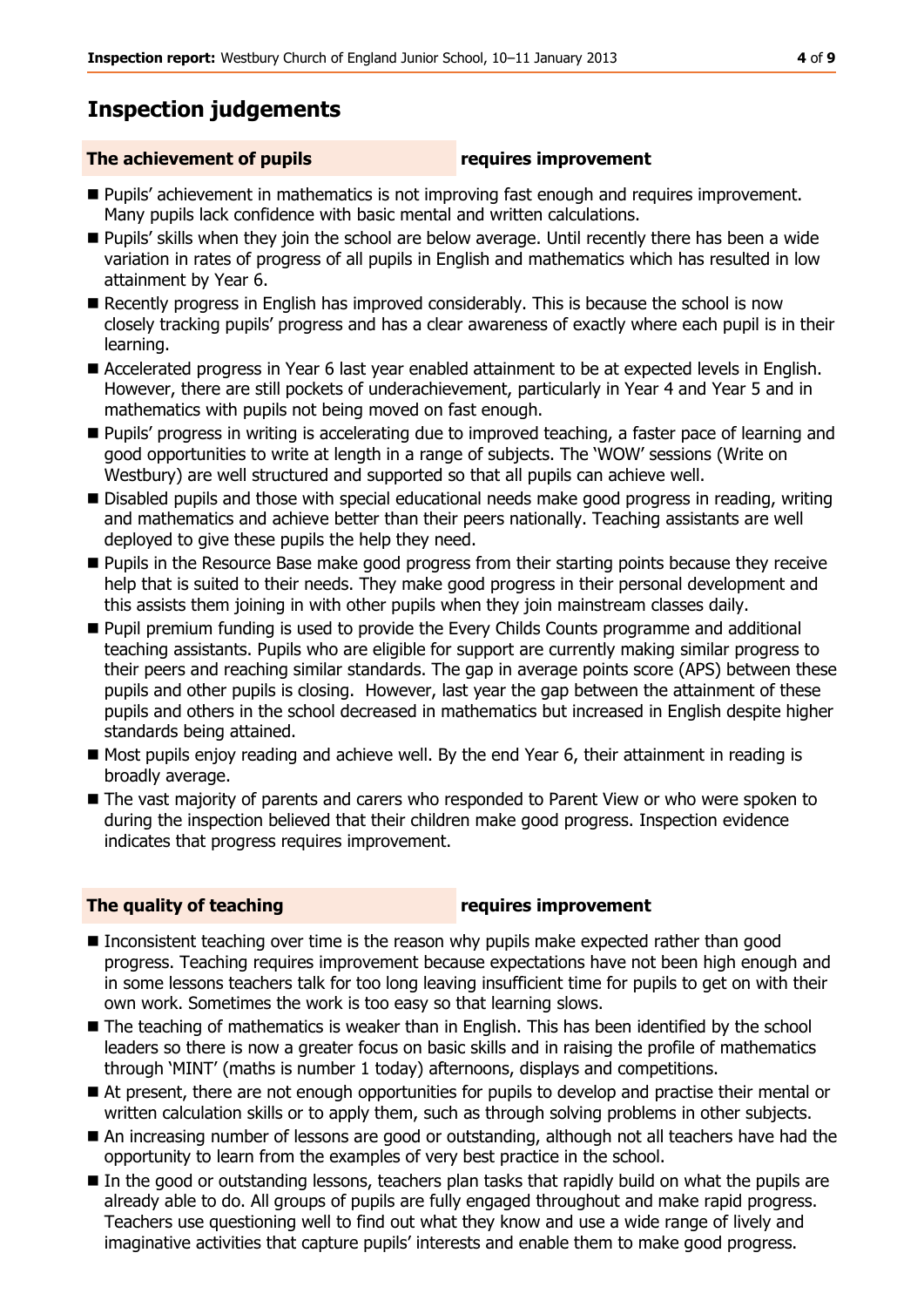- Teachers' expectations of pupils' behaviour are high. Pupils respond well to the school's reward systems. Positive relationships between staff and pupils are a marked feature of the school.
- In a small number of lessons, teachers tend to exercise too much control and do not provide enough opportunities for pupils to develop their independence or explore their own ideas.
- Although marking is encouraging, particularly in writing, it is inconsistent across the school and does not provide guidance that is precise enough to help all pupils improve their work. Often pupils do not have sufficient time to act on teachers' advice.
- **Passports in English and mathematics help pupils to check for themselves how well they are** doing and to know their next steps in learning. However, these are not used consistently throughout the school.
- Reading is taught well. Teachers provide interesting opportunities for pupils to read, both for enjoyment and to find information to support their topic work. The sharing of a 'class book' and use of a library help to develop a reading culture across the schools and encourage an excitement in learning.
- Teachers work closely with teaching assistants who provide valuable support both in and out of the classroom. Pupils in the Resource Base, disabled pupils and those who have special educational needs receive good quality support which is well managed by the special educational needs coordinator.

### **The behaviour and safety of pupils are good**

- Pupils behave well in lessons and have positive attitudes to learning. They are polite and well mannered. At times their conduct is outstanding around school.
- Behaviour and safety are not yet outstanding because attendance, although improving, is only broadly average. The improving picture reflects the effective work of the parent support adviser.
- **Pupils'** respect for adults and each other, and their clear understanding of how they are expected to behave, are strong features of lessons that enable most to proceed without disruption. Pupils say they like the rewards they get for good work and behaviour.
- The school promotes a calm and positive learning environment. School records confirm that pupils' behaviour is good on a daily basis and is improving over time.
- **Pupils enjoy their homework assignments and extended research topics and are keen to share** with the teacher what they have discovered.
- The school is very inclusive. Any discrimination is tackled with vigour and the promotion of equality of opportunity is good.
- The school has close working relationships with a number of outside agencies to support pupils and their families whose circumstances make them potentially vulnerable.
- Parents and carers said their children are safe and well cared for. This view is reflected in the confidence expressed by pupils that they are safe at school and that any bullying is dealt with effectively. Pupils have a good knowledge of all forms of bullying, for example cyber-bullying, and have great trust in the headteacher to solve any difficulties that arise.
- **Pupils are helped to develop a range of strategies so they are able to manage everyday risks for** themselves, such as those associated with the internet, drugs and roads.

### **The leadership and management require improvement**

### ■ Work to bring about improvements in pupils' achievement is being consolidated and embedded by the leadership team, who are having an increased effect across the school. However, they recognise and are addressing the fact that they have not yet been as successful in raising

- standards in mathematics as they have been in English.
- The governing body is only just beginning to ask searching questions about why standards are not improving rapidly and monitoring the work of the school rigorously.
- The school is improving because the headteacher and leadership team have raised expectations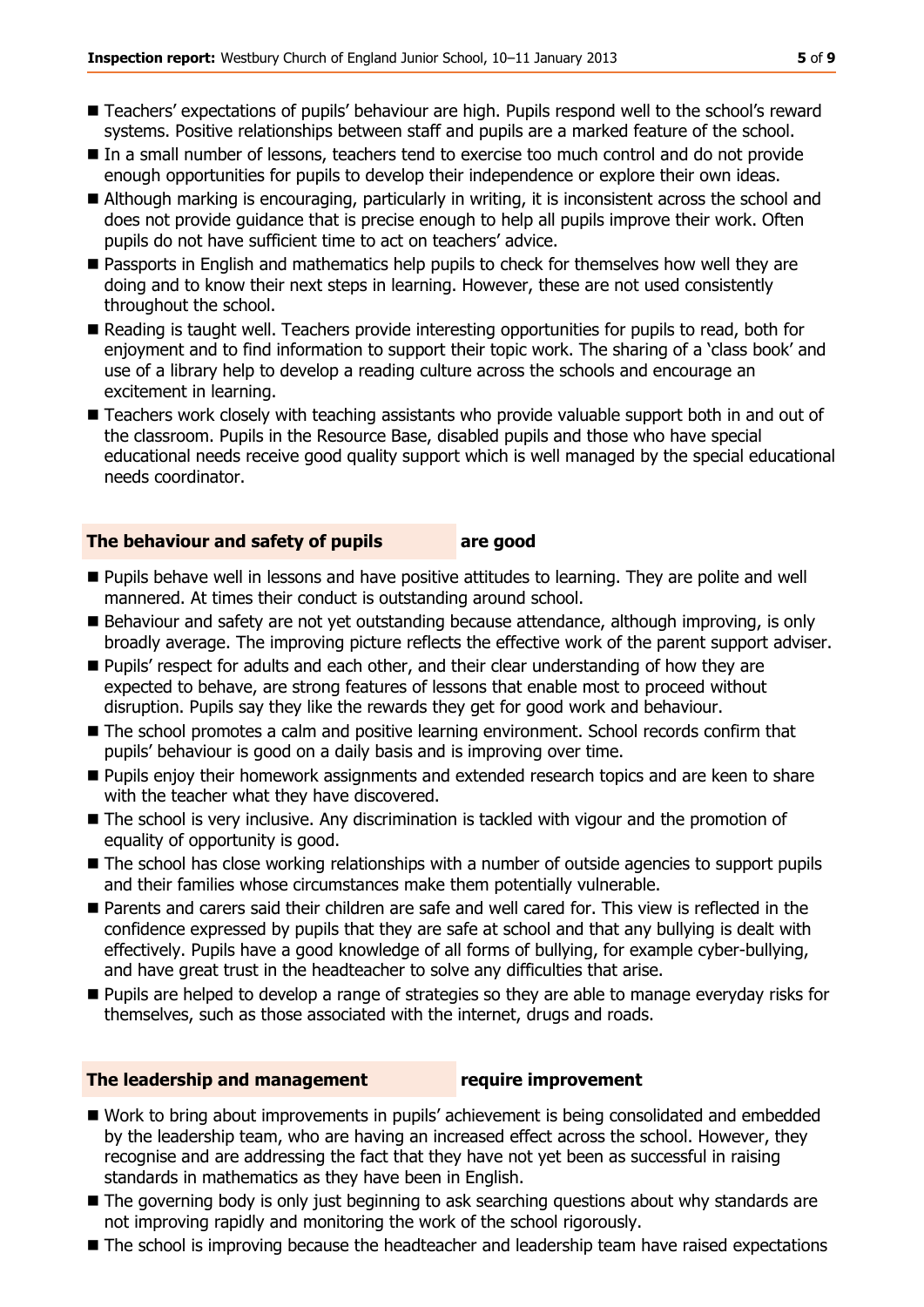and inspired staff to make a real difference to the standards pupils reach. Staff morale is high and there is a common sense of purpose.

- **Improved systems now allow leaders to check rigorously the progress pupils are making with an** increased emphasis on the progress made by pupils supported through the pupil premium. Teachers are increasingly being held to account for pupils' progress.
- Regular lesson observations followed by detailed feedback to teachers and a successful programme of professional development have ensured that teaching is improving.
- The headteacher manages the performance of teachers effectively, with clear links between the salary that teachers receive and pupils' progress. Teachers are set precise targets linked to pupils' progress, thus promoting good or better teaching.
- The school's checks on how well it is doing are thorough, detailed and provide a realistic appraisal of where further improvements are needed. The school improvement plan is focused clearly on gaining consistency in English and mathematics and sustaining good progress throughout the school.
- The leadership team has focused successfully on improving literacy. With additional expertise and assistance from the local authority, pupils' performance in reading and writing has improved considerably, as evident in the 2012 national test results.
- The range of subjects and topics contributes strongly to pupils' spiritual, moral, social and cultural development. Lessons are enriched well through a wide range of after-school activities and by opportunities to take part in school productions. Visits, including residential visits and visitors to the school as well as opportunities to develop sporting, music and artistic skills add further enhancement.
- The local authority has provided good support through the Wiltshire Improving School Provision which has resulted in improvements last year, particularly in the analysis of how well pupils are doing. The school works effectively with a range of schools in the local area, which provides opportunities for the moderation of work and for professional development.

### **The governance of the school:**

- The governing body is beginning to monitor the work of the school more effectively. Governors increasingly understand the school's performance information and how the school has improved, although their knowledge of how the school's data compare with other schools nationally is weak. The chair of the steering group is an active member of the leadership team and is able to ask about changes that will have an impact on pupils' learning. Governors are regularly kept informed about how teaching is improving although their monitoring and challenge are less well developed. They have made good decisions on the rewards that teachers receive, the effective allocation of the school's finances and the newly organised support using the pupil premium, although they are yet to scrutinise the data in detail. The governing body carries out its statutory duties effectively, ensuring, for example, that procedures for safeguarding pupils are well managed, regularly reviewed and fully meet the regulatory requirements.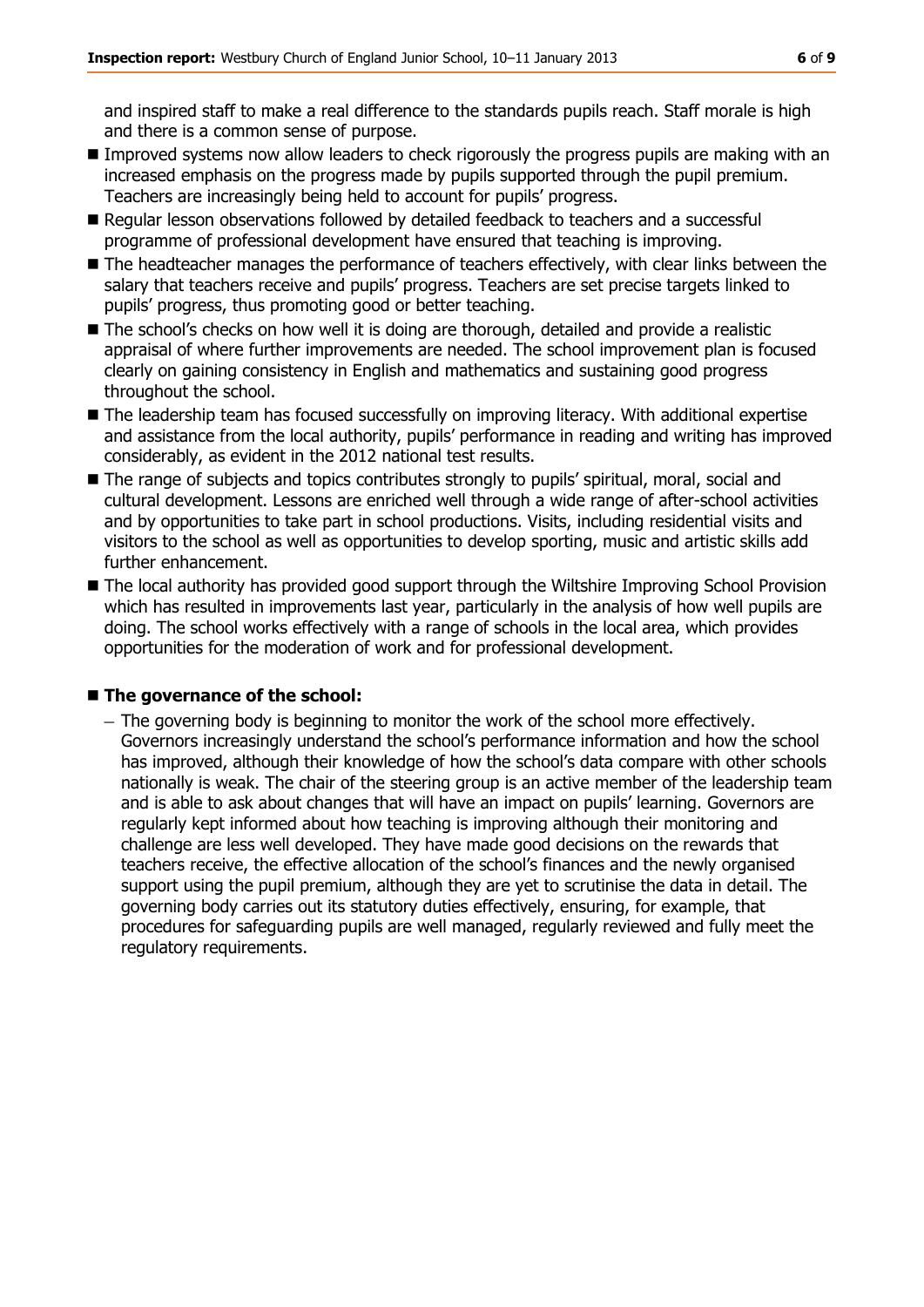# **What inspection judgements mean**

| <b>School</b> |                         |                                                                                                                                                                                                                                                                                                                                                                         |
|---------------|-------------------------|-------------------------------------------------------------------------------------------------------------------------------------------------------------------------------------------------------------------------------------------------------------------------------------------------------------------------------------------------------------------------|
| Grade         | <b>Judgement</b>        | <b>Description</b>                                                                                                                                                                                                                                                                                                                                                      |
| Grade 1       | Outstanding             | An outstanding school is highly effective in delivering outcomes<br>that provide exceptionally well for all its pupils' needs. This ensures<br>that pupils are very well equipped for the next stage of their<br>education, training or employment.                                                                                                                     |
| Grade 2       | Good                    | A good school is effective in delivering outcomes that provide well<br>for all its pupils' needs. Pupils are well prepared for the next stage<br>of their education, training or employment.                                                                                                                                                                            |
| Grade 3       | Requires<br>improvement | A school that requires improvement is not yet a good school, but it<br>is not inadequate. This school will receive a full inspection within<br>24 months from the date of this inspection.                                                                                                                                                                              |
| Grade 4       | Inadequate              | A school that has serious weaknesses is inadequate overall and<br>requires significant improvement but leadership and management<br>are judged to be Grade 3 or better. This school will receive regular<br>monitoring by Ofsted inspectors.                                                                                                                            |
|               |                         | A school that requires special measures is one where the school is<br>failing to give its pupils an acceptable standard of education and<br>the school's leaders, managers or governors have not<br>demonstrated that they have the capacity to secure the necessary<br>improvement in the school. This school will receive regular<br>monitoring by Ofsted inspectors. |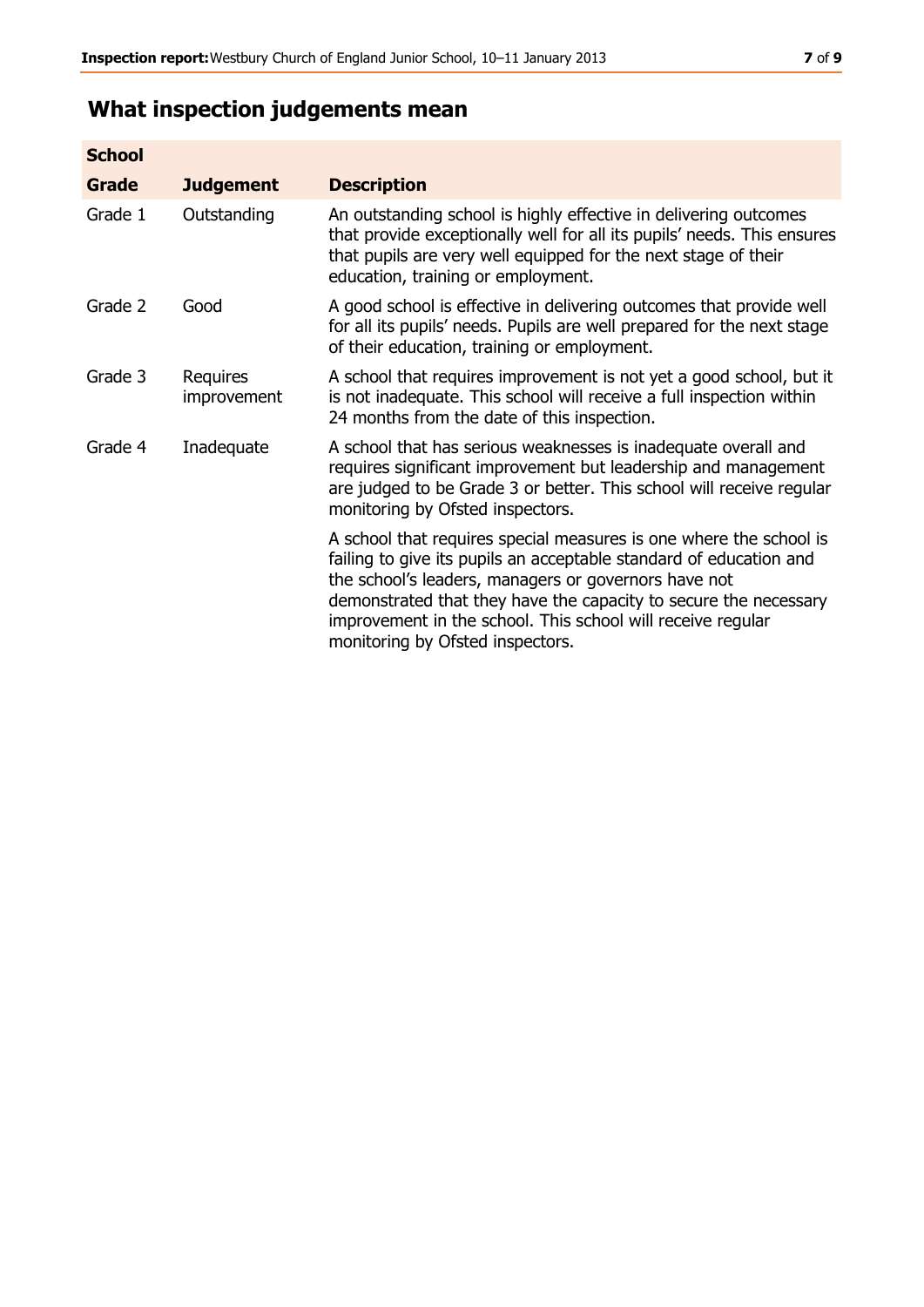## **School details**

| Unique reference number  | 126369    |
|--------------------------|-----------|
| <b>Local authority</b>   | Wiltshire |
| <b>Inspection number</b> | 402394    |

This inspection of the school was carried out under section 5 of the Education Act 2005.

| <b>Type of school</b>                      | Junior                         |
|--------------------------------------------|--------------------------------|
| <b>School category</b>                     | Voluntary controlled           |
| Age range of pupils                        | $7 - 11$                       |
| <b>Gender of pupils</b>                    | Mixed                          |
| <b>Number of pupils on the school roll</b> | 232                            |
| <b>Appropriate authority</b>               | The governing body             |
| <b>Chair</b>                               | <b>Brian Osborne</b>           |
| <b>Headteacher</b>                         | Richard Hatt                   |
| Date of previous school inspection         | 9-10 February 2010             |
| <b>Telephone number</b>                    | 01373 822695                   |
| <b>Fax number</b>                          | 01373 822695                   |
| <b>Email address</b>                       | head@westbury-jun.wilts.sch.uk |